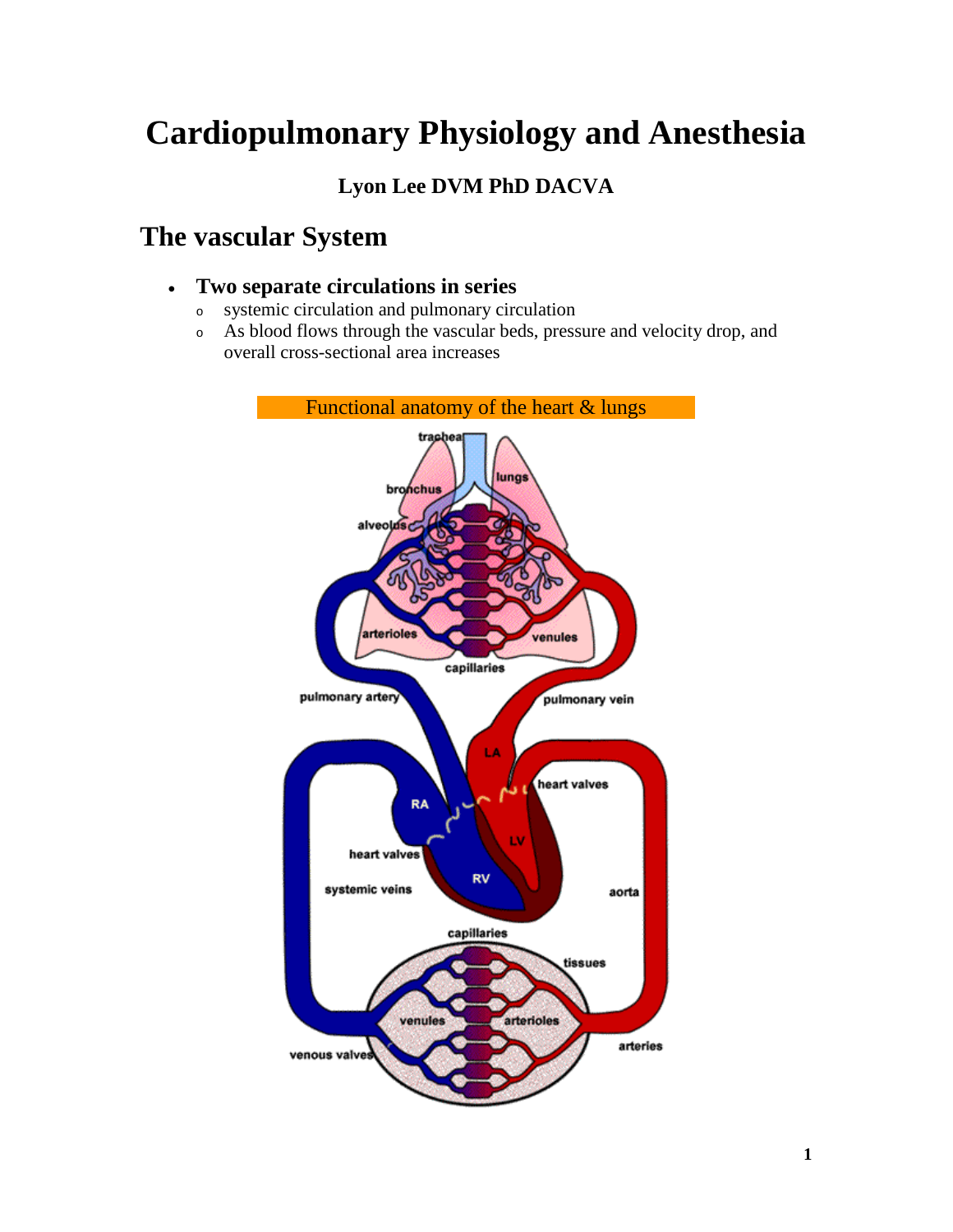#### • **Heart**

<sup>o</sup> Composed of four chambers: two atria and two ventricles

#### • **Blood vessels and volumes**

- <sup>o</sup> Capacity of blood volumes differs between vessel components.
- <sup>o</sup> Systemic arteries and arterioles (10%), capillaries (5%), venules and veins (70 %), heart and lung (15 %)



#### • **Blood components**

- <sup>o</sup> Plasma water, plasma proteins (colloids), carbohydrates, fats, electrolytes
- <sup>o</sup> Cells red cells, white cells, platelets
- <sup>o</sup> Hemoglobin oxygen transport
- <sup>o</sup> Clotting factors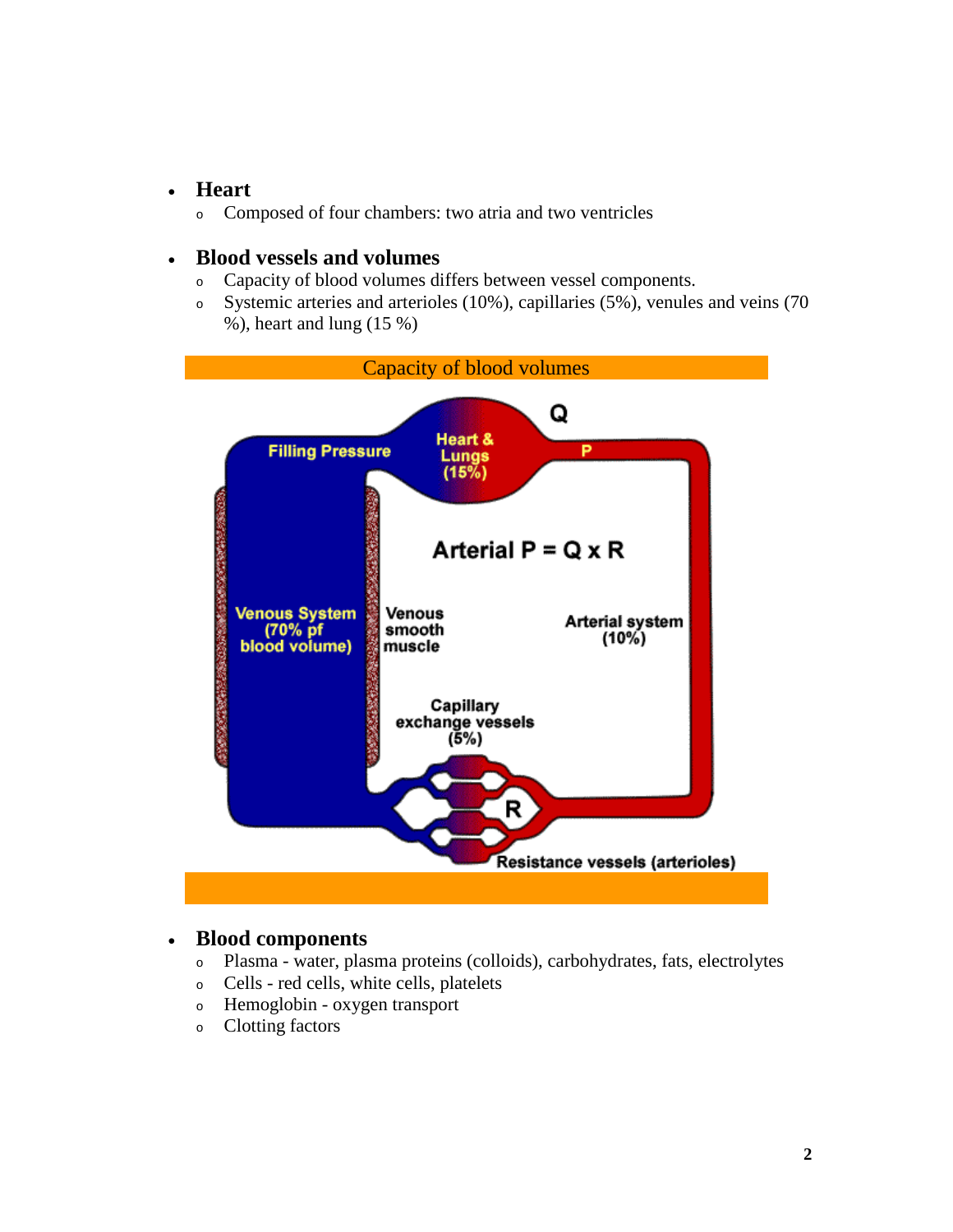# **Electrophysiology**

- **Cardiac electric activity**
	- <sup>o</sup> electrical activity required for mechanical activity to occur
	- <sup>o</sup> excitation-contraction coupling
	- <sup>o</sup> altered by many anesthetic drugs

## • **Ion transport**

- <sup>o</sup> distribution of sodium, potassium, and chloride responsible for electrical potential across cardiac cellular membranes
- <sup>o</sup> normal ion transport of ions required for normal electrical activity

## • **Electrocardiogram**

- <sup>o</sup> an algebraic sum of all the action potentials produced by each cardiac cell
- <sup>o</sup> essential to understand the origin of the components of the normal ECG
- <sup>o</sup> P-wave: atrial depolarization
- <sup>o</sup> PR interval: conduction through the atria and AV node (affected by parasympathetic tone)
- <sup>o</sup> QRS complex: ventricular depolarization
- <sup>o</sup> QT interval: entire ventricular depolarization and repolarization
- <sup>o</sup> ST segment: entire ventricular depolarization: the pause between ventricular muscular firing and ventricular muscular repolarization
- <sup>o</sup> T-wave: ventricular repolarization

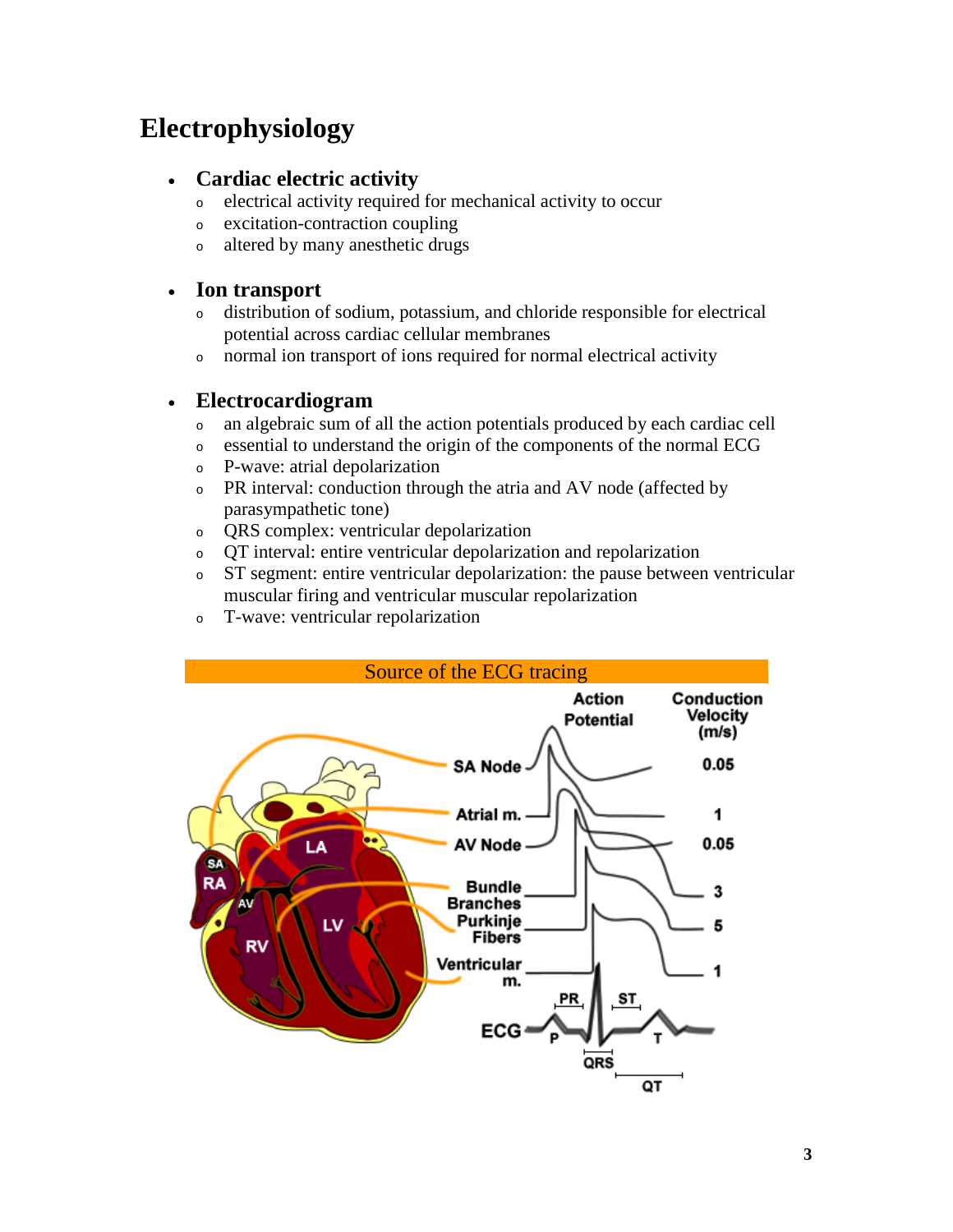## • **Excitability**

- <sup>o</sup> ability of the heart to initiate an action potential in response to an inward current (depolarization)
- <sup>o</sup> absolute refractory period (ARP): upstroke of the AP to right after the plateau
- <sup>o</sup> efferent RP (ERP): slightly longer than ARP, time during which no AP can be initiated
- <sup>o</sup> relative RP (RRP): following ARP, when repolarization is complete, a period during when AP can be elicited, but more than the usual inward current is required
- <sup>o</sup> cardiac muscles is different than that of skeletal muscles or nerves
- <sup>o</sup> lower resting membrane potential (-90 vs -65 mV)
- o greater action potential  $(130 \text{ vs } 80 \text{ mV})$
- o longer duration  $(150-300 \text{ vs } 1 \text{ msec})$

#### • **Pacemaker action potential (Sinoatrial node)**

- <sup>o</sup> Phase 0: *upstroke*: much less steep, inward Ca++ ↑, note in atria and ventricles upstroke occurs with rapid  $Na<sup>+</sup>$  influx
- o Phase 3: *repolarization*: K<sup>+</sup> conductance  $\uparrow \rightarrow$  outward K<sup>+</sup>  $\uparrow$
- <sup>o</sup> Phase 4: *slow depolarization*: accounts for SA node pace maker activity (automaticity), Na<sup>+</sup> conductance  $\uparrow \rightarrow \text{inward Na}^+ \uparrow$
- <sup>o</sup> There is no phase 1

## • **Non-pacemaker action potential (atria and ventricles)**

- o Phase 0: *upstroke*: rapid Na<sup>+</sup> influx depolarizes membrane
- $\circ$  Phase 1: *initial repolarization*: transient outward movement of  $K^+$
- o Phase 2: *plateau*: large but slow inward movement of  $Ca^{++}$ , K<sup>+</sup> conductance  $\uparrow$ ,  $Na<sup>+</sup>$  influx  $\perp$
- <sup>o</sup> Phase 3: *repolarization*: large outward movement of K+
- $\circ$  Phase 4: *resting*: K<sup>+</sup> equilibrium

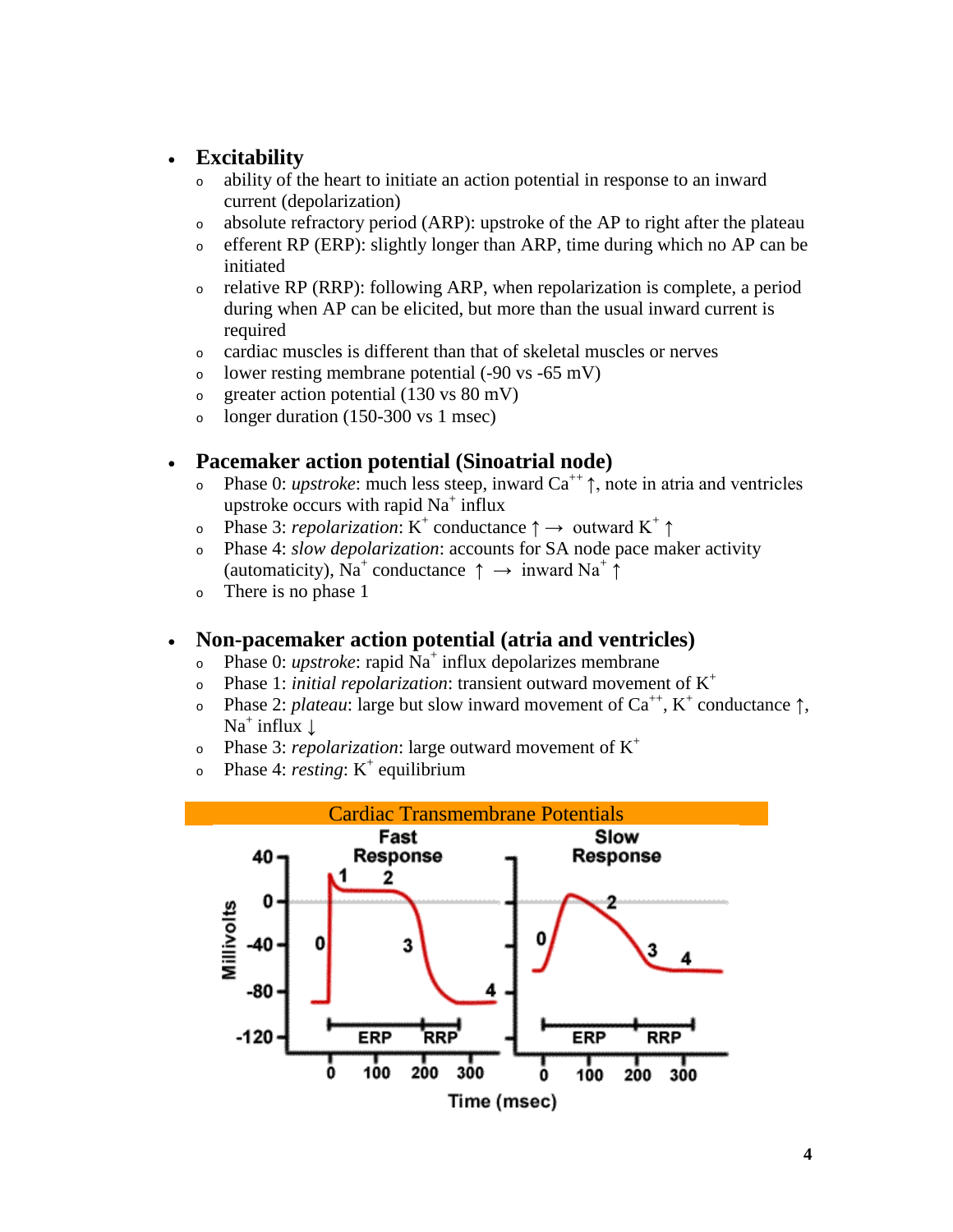#### • **Diastolic depolarization - pacemaker potentials**

- <sup>o</sup> SA node, AV node, atrial and ventricular Purkinje network causes the unique automaticity of the heart
- <sup>o</sup> resting potential gradually depolarizes toward a threshold potential, when reached, an action potential is triggered
- <sup>o</sup> cardiac tissue with the more rapid rate of rise of phase 4 is the pacemaker and determines heart rate (usually SA node)



## • **Conduction velocity**

<sup>o</sup> reflects the time required for excitation to spread in heart tissue, fastest in purkinje system, slowest in AV node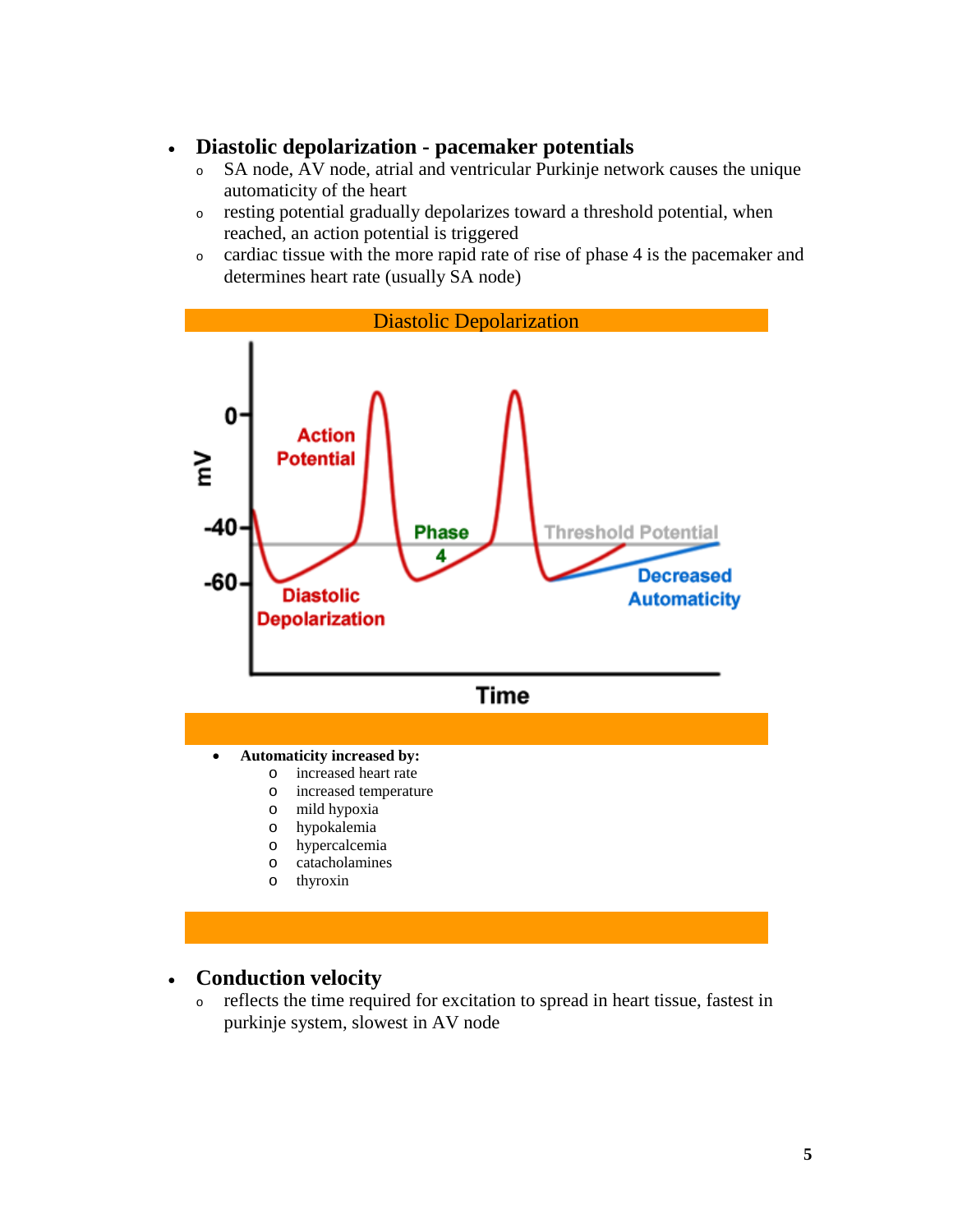# **Steps in excitation-contraction coupling**

- mainly mediated by calcium
- AP promotes inward Ca current at cell membrane and T-tubule during the plateau
- Ca triggered Ca release from  $SR \rightarrow$  intraceullar Ca  $\uparrow$
- Ca binds to troponin C which removes inhibition of actin-myosin interaction by troponin I and tropomyosin
- myocardial cell contracts (magnitude depends on Ca concentration)

# **Cardiac cycle**

- Atrial systole (phase 1)
	- <sup>o</sup> preceded by P wave
	- <sup>o</sup> creates fourth heart sound
- Isovolumetric ventricular contraction (phase 2)
	- <sup>o</sup> onset of QRS
	- <sup>o</sup> when ventricular pressure becomes greater than atrial pressure, the A-V valves close, creating  $1<sup>st</sup>$  heart sound. The mitral valve closes before tricuspid, so  $1<sup>st</sup>$  sound may split
	- <sup>o</sup> no blood leaves the ventricle
- Rapid ventricular ejection (phase 3)
	- <sup>o</sup> when ventricular pressure becomes greater than aortic pressure aortic valve opens
	- <sup>o</sup> rapid ejection of blood into arota
	- <sup>o</sup> ventricular volume decreases dramatically since most of the stroke volume is ejected during the phase
	- <sup>o</sup> atrial filling begins
- Reduced ventricular ejection (phase 4)
	- <sup>o</sup> ejection continues but is slower
	- <sup>o</sup> ventricular pressure begins to fall
	- <sup>o</sup> aortic pressure also falls because run-off of blood from large arteries into smaller arteries is faster than the flow of blood from the ventricle into the aorta
	- <sup>o</sup> atrial filling continues
- Isovolumetric ventricular relaxation (phase 5)
	- <sup>o</sup> repolarization of the ventricles is complete (T waves)
	- <sup>o</sup> aortic valve, pulmonic valve close, creating 2nd heart sound
	- <sup>o</sup> A-V valves remain closed
	- <sup>o</sup> ventricular volume is constant since all valves are closed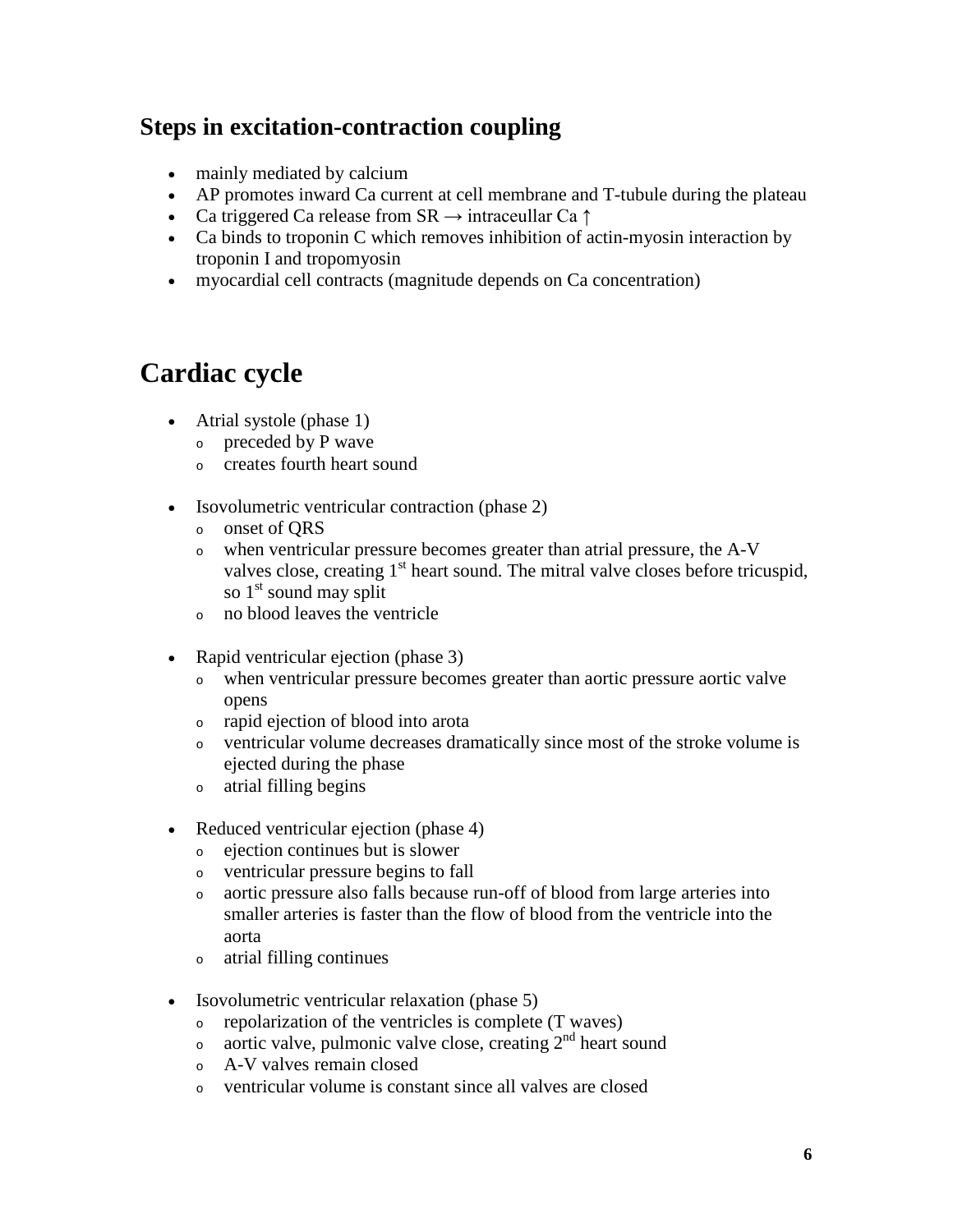- <sup>o</sup> "blip" following closure of aortic valve corresponds to 'dicrotic notch' or 'incisura'
- Rapid ventricular filling (phase 6)
	- when ventricular pressure decreases below atrial pressure, mitral valve opens, leading to left ventricular filling
	- $\frac{3^{rd}}{6}$  heart sound is heard
- Reduced ventricular filling (diastasis) (phase 7)
	- <sup>o</sup> ventricular filling continues, but at a lower rate
	- <sup>o</sup> increased heart rate decreases the time for ventricular filling
- Heart sounds during cardiac cycle
	- $\circ$  First heart sound (S1) is related to mitral and tricuspid valve closure
	- <sup>o</sup> The closure of the aortic and pulmonic valves contribute to the second sound (S2) production
	- <sup>o</sup> The physiologic third heart sound (S3) is a low-pitched vibration occurring in early diastole during the time of rapid ventricular filling. Most of the time, is non-audible for human ears.
	- $\circ$  The physiologic fourth heart sound (S4) is a very soft, low-pitched noise occurring in late diastole, just before S1. S4 generation is related to the ventricular filling by atrial contraction.

# **Cardiac performance**

- Ultimate goal of the heart is to provide adequate quantities of oxygenated blood to peripheral tissues - cardiac output is the critical variable
- Determinants of cardiac output

$$
CO = HR \times SV
$$

$$
CO = \frac{BP}{SVR}
$$

- SV (stroke volume) determined by cardiac contractility, preload and afterload
	- <sup>o</sup> Cardiac contractility (inotropy): intrinsic ability of the heart to generate force; relates directly to physiochemical processes and availablility of intracellular calcium; decreases in cardiac contractility is the key to heart failure following administration of negative inotropes (many anesthetics)
	- <sup>o</sup> Preload: Frank-Starling relationship (increased ventricular volume increases the force of cardiac contraction)
	- <sup>o</sup> Afterload: inverse relationship with cardiac output and direct correlation with myocardial oxygen consumption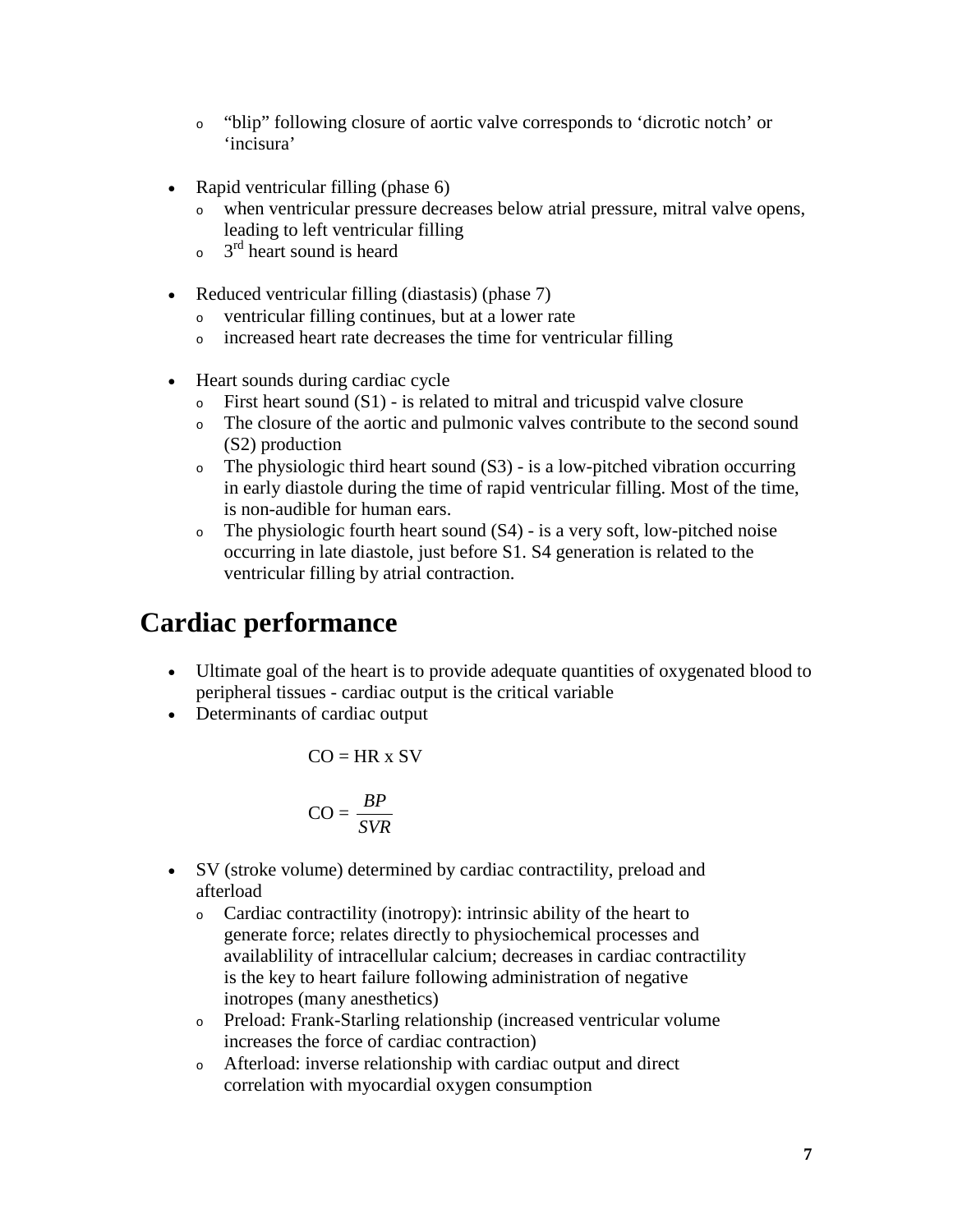

# **Cardiac output and organ distribution**

- Total blood volume (ml/kg):
	- <sup>o</sup> Cats: 60-70
	- <sup>o</sup> Dogs: 80-90
	- <sup>o</sup> Horses (racing): 100
	- <sup>o</sup> Horses (draft): 70
	- <sup>o</sup> Cows: 60
	- <sup>o</sup> Pigs: 60
	- <sup>o</sup> Sheep, goats: 60
	- <sup>o</sup> Humans: 80
- Vessel Rich Group (VRG): 75% of the CO
	- <sup>o</sup> Brain
	- <sup>o</sup> Heart
	- <sup>o</sup> Kidney
	- <sup>o</sup> Liver
	- <sup>o</sup> Lungs
- Muscle Group (MG): 20% of the CO
	- <sup>o</sup> Muscle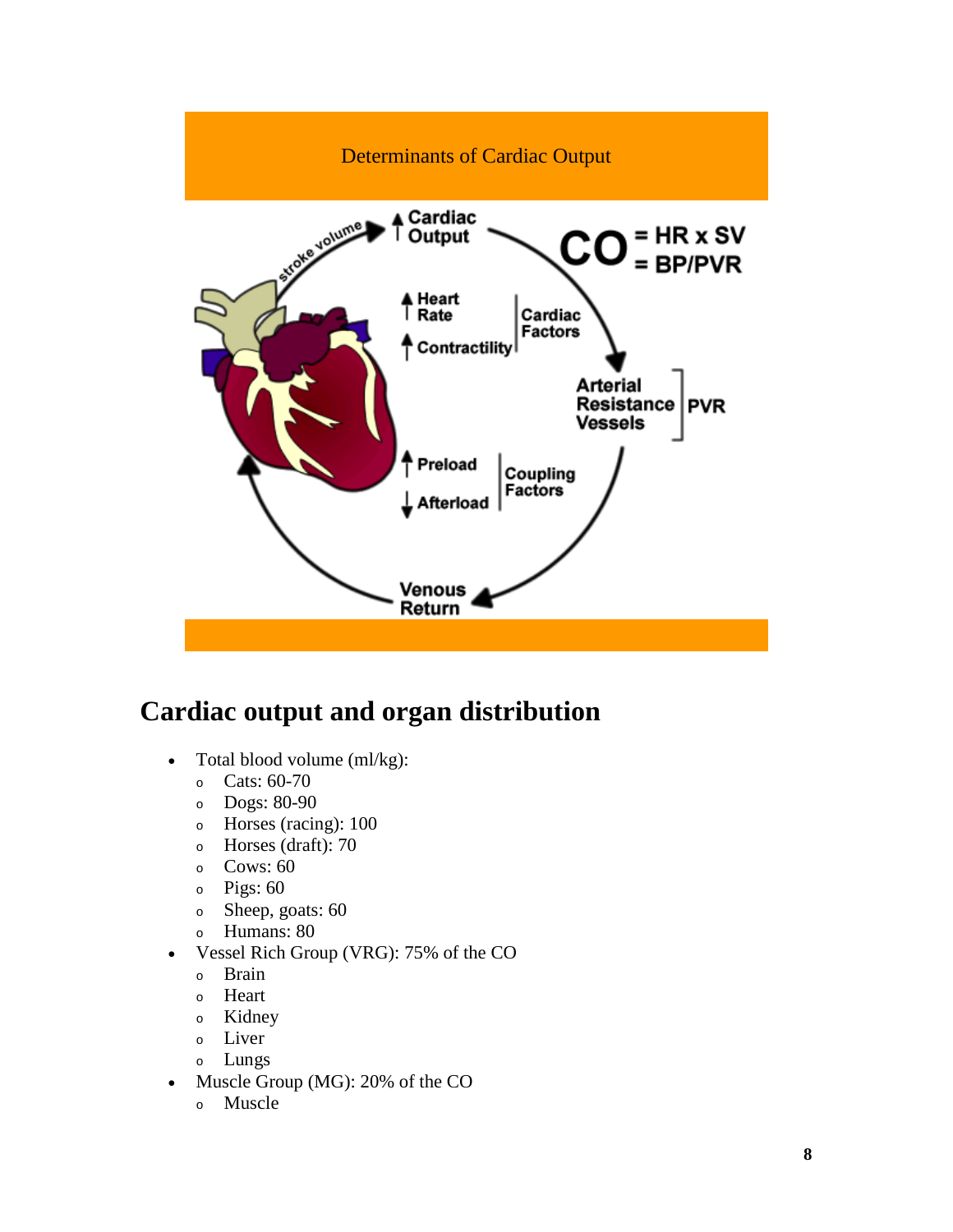- <sup>o</sup> Skin
- Fat Group (FG): 5% of the CO
	- <sup>o</sup> Fat
- Vessel Poor Group (VPG): <1% of the CO
	- <sup>o</sup> Bone, teeth
	- <sup>o</sup> Tendons
	- <sup>o</sup> Ligaments



# **Blood pressure**

• Arterial blood pressure is frequently assessed during anesthesia, either directly or indirectly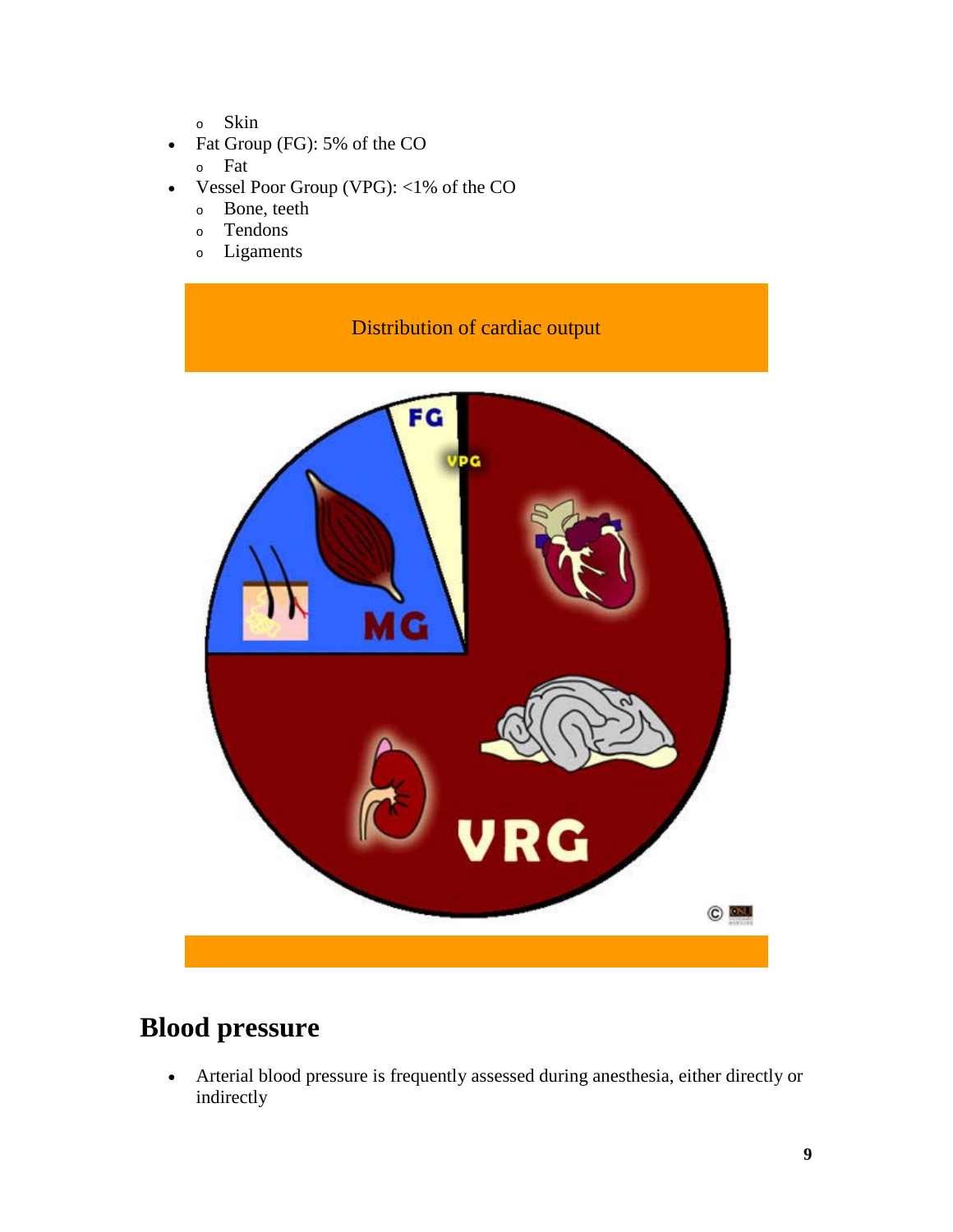- Provides a rapid means to assess cardiac function
- Factors that determine blood pressure:
	- <sup>o</sup> heart rate and stroke volume (CO)
	- <sup>o</sup> vascular resistance
	- <sup>o</sup> arterial compliance
	- <sup>o</sup> blood volume
- All of the above factors can change dramatically during the course of anesthesia and surgery, either due to the affects of anesthetic drugs or surgical manipulations
- Blood pressure does not truly indicate tissue perfusion and one must use clinical judgment to correctly interpret blood pressure measurements (e.g. blood pressure can increase while CO decreases under the effects of several anesthetic drugs)

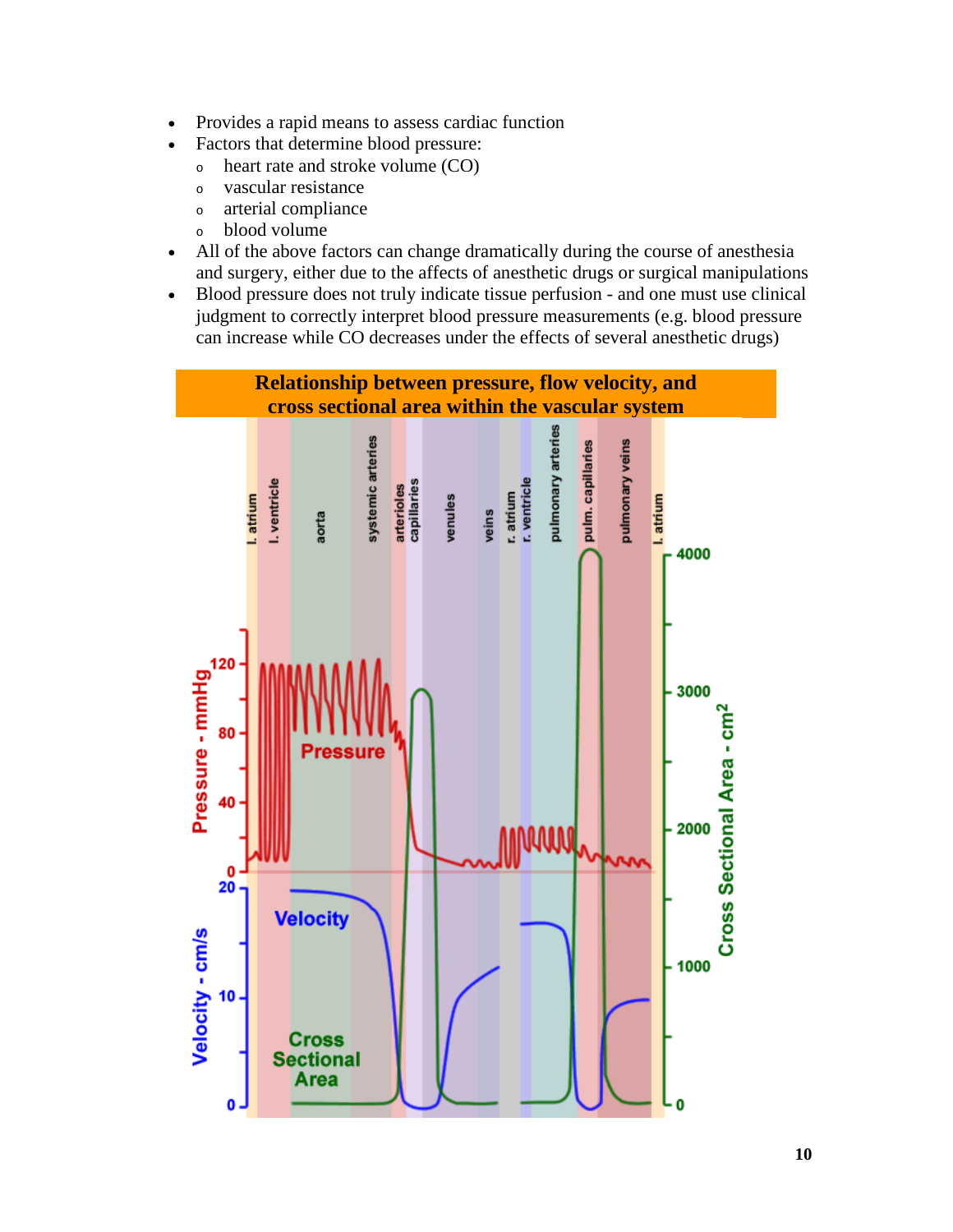# **Nervous, humoral, and local control of the cardiovascular system**

## **The autonomic nervous system - significant regulator of CV function**

- Sympathetic and parasympathetic outflow affect heart rate, inotropy, and vascular tone to affect cardiac output, blood pressure, and distribution of blood flow
- Parasympathetic (vagus) effects
	- <sup>o</sup> the vagus nerves inhibit the cardiac pacemaker, atrial myocardium and AV conduction tissue, acetylcholine serves a neurotransmitter at muscarinic receptors
	- <sup>o</sup> has negative chronotropic effects (decreased heart rate)
	- <sup>o</sup> has negative dromotropic effects (decreased conduction velocity)
	- <sup>o</sup> has negative inotropic effects (decreased contractility)
- Sympathetic effects
	- <sup>o</sup> innervation is throughout the heart, norepinephrine serves a neurotransmitter at beta 1 receptors
	- <sup>o</sup> has positive chronotropic effects (increased heart rate)
	- <sup>o</sup> has positive dromotropic effects (increased conduction velocity)
	- <sup>o</sup> has positive inotropic effects (increased contractility)
- Peripheral receptors baroreceptors, chemoreceptors, mechanoreceptors
- Information integrated in brain stem
- Anesthetic agents can and do interfere with this system at all levels
	- <sup>o</sup> depress responsiveness of peripheral receptors
	- <sup>o</sup> depress responsiveness of central integration centers
	- <sup>o</sup> alter sympathetic and parasympathetic outflow

# **Humoral mechanisms**

- **Adrenal medulla** 
	- <sup>o</sup> releases epinephrine and norepinephrine into the circulation
	- <sup>o</sup> in response to pain, trauma, hypovolemia, hypotension, hypoxia, hypothermia, hypoglycemia, excercise, stress, and fear

## • **Renin-angiotensin**

- <sup>o</sup> activated within the kidney
- <sup>o</sup> renin release is stimulated by hyponatremia, decreased extracellular fluid volume, or increased sympathetic tone
- <sup>o</sup> renin acts on circulating angiotensinogen to release angiotensin I.
- <sup>o</sup> Angiotensin converting enzyme (ACE) converts angiotensin I to angiotensin II mainly in the lung.
- <sup>o</sup> Angiotensin II causes peripheral vascular constriction and aldosterone release
- <sup>o</sup> Aldosterone increases renal resorbtion of sodium and water, thus increasing extracellular volume
- **Arginine vasopressin (ADH)**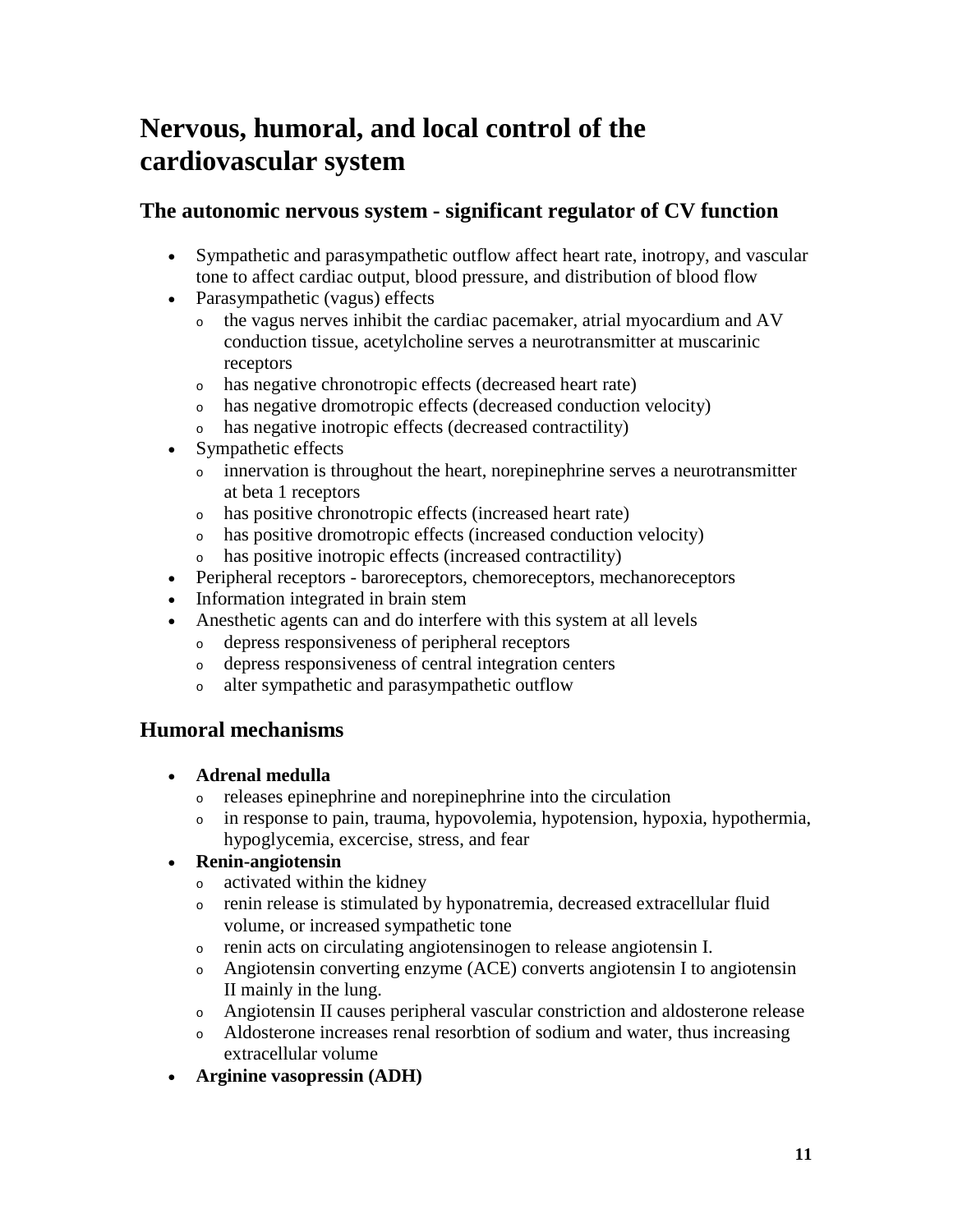- <sup>o</sup> usually released from the hypothalmus in response to increases in plasma solute
- <sup>o</sup> stimulates water conservation within the collecting ducts of the kidney
- <sup>o</sup> also causes vasoconstriction, especially in mesenteric blood vessels, resulting in redistribution of blood flow
- <sup>o</sup> Non-osmotic stimuli that can cause the release of ADH include pain, stress, hypoxia, heart failure, volume depletion, and some anesthetics (opioids, barbiturates)

Nervous, humoral, and local control of the cardiovascular system

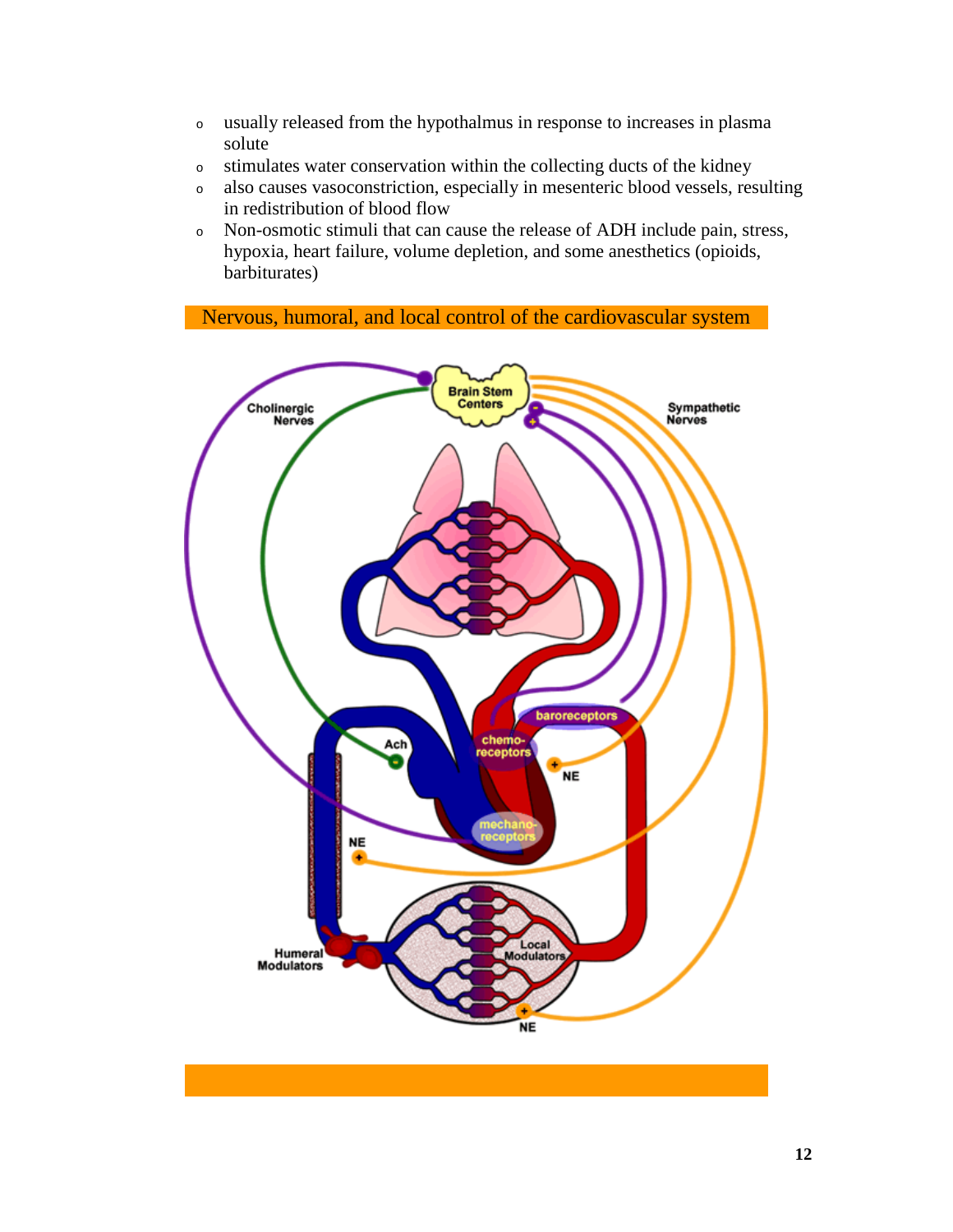

## **Autoregulation**

- Ability of blood vessels to adjust flow in response to local metabolic needs and maintain flow in spite of extreme changes in perfusion pressure
- Most tissues regulate flow at a local level by responding to release of metabolites and tissue mediators (eg, histamine, carbon dioxide, NO, H<sup>+</sup>)
- The heart, brain, and kidney demonstrate a tight autoregulation

# **Clinical notes**

- Most anesthetics depress cardiovascular performance ranging from hypotension, bradycardia and decreased myocardial contractility
- Avoid these cardiovascular changes by careful dosing and balanced anesthesia
- Overcorrection of cardiac depression with tachycardia and hypertension increase myocardial  $O_2$  consumption, and is detrimental to the heart
- Adequate oxygen delivery to tissues is fundamental reduced oxygen consumption is the common denominator in all forms of shock and leads to rapid heart failure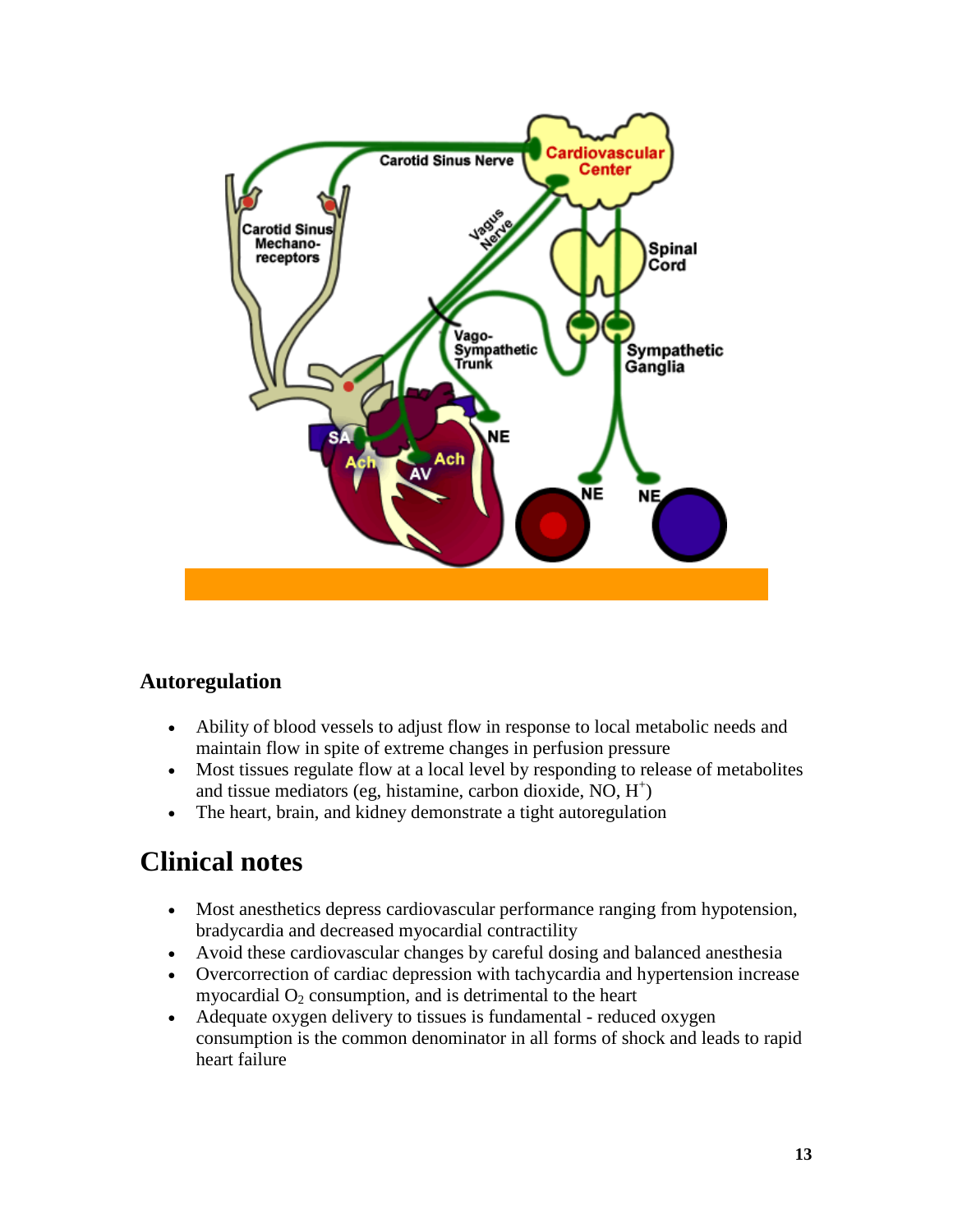# **Respiratory System**

# **Respiration**

• Total process where oxygen is supplied to and used by cells, and carbon dioxide is eliminated

# **Ventilation**

- Movement of gases in and out of the alveoli
- Varies with metabolic needs of the animal

# **Terms**

- Apnea: transient cessation
- Apneustic ventilation: long gasping inspirations with several subsequent ineffective exhalation
- Bradypnea: slow regular
- Dyspnea: labored
- Eupnea: ordinary and quiet
- Hyperpnea: fast  $\pm$  deep, over-respiration
- Hypopnea: slow  $\pm$  deep, under-respiration
- Polypnea: rapid, shallow panting
- Tachypnea: increased rate
- Hypoxia: any state in which oxygen in the lung, blood and/or tissue is low
- Hypoxemia: insufficient oxygenation of blood to meet metabolic requirement,  $PaO<sub>2</sub> < 70$  mmHg at sea level
- Hypercapnia: elevated  $CO_2$  tension in blood,  $PaCO_2 > 45$  mmHg
- Hypocapnia: lowered  $CO_2$  tension in blood,  $PaCO_2 < 35$  mmHg
- Eucapnia: normal  $CO_2$  tension in blood, 35 mmHg < PaCO2 < 45 mmHg

# **Volumes and capacities**

- Tidal Volume  $(V_T)$ : the volume of air inspired and expired in one breath
- Inspiratory reserve volume (IRV): the volume of air that can be inspired over and above the normal  $V_T$
- Expiratory reserve volume (ERV): the amount of air that can be expired by forceful expiration after a normal expiration
- Residual volume (RV): the air remaining in the lung after the most forceful expiration
- Minute volume  $(V_E)$  (minute ventilation):  $V_T$  x respiratory frequency (*f*)
- Inspiratory capacity (IC):  $V_T + IRV$ , the amount of air that can be inhaled after a normal expiration and distending the lungs to the maximum amount
- Functional residual capacity (FRC):  $ERV + RV$ , the air remaining in the lung after a normal expiration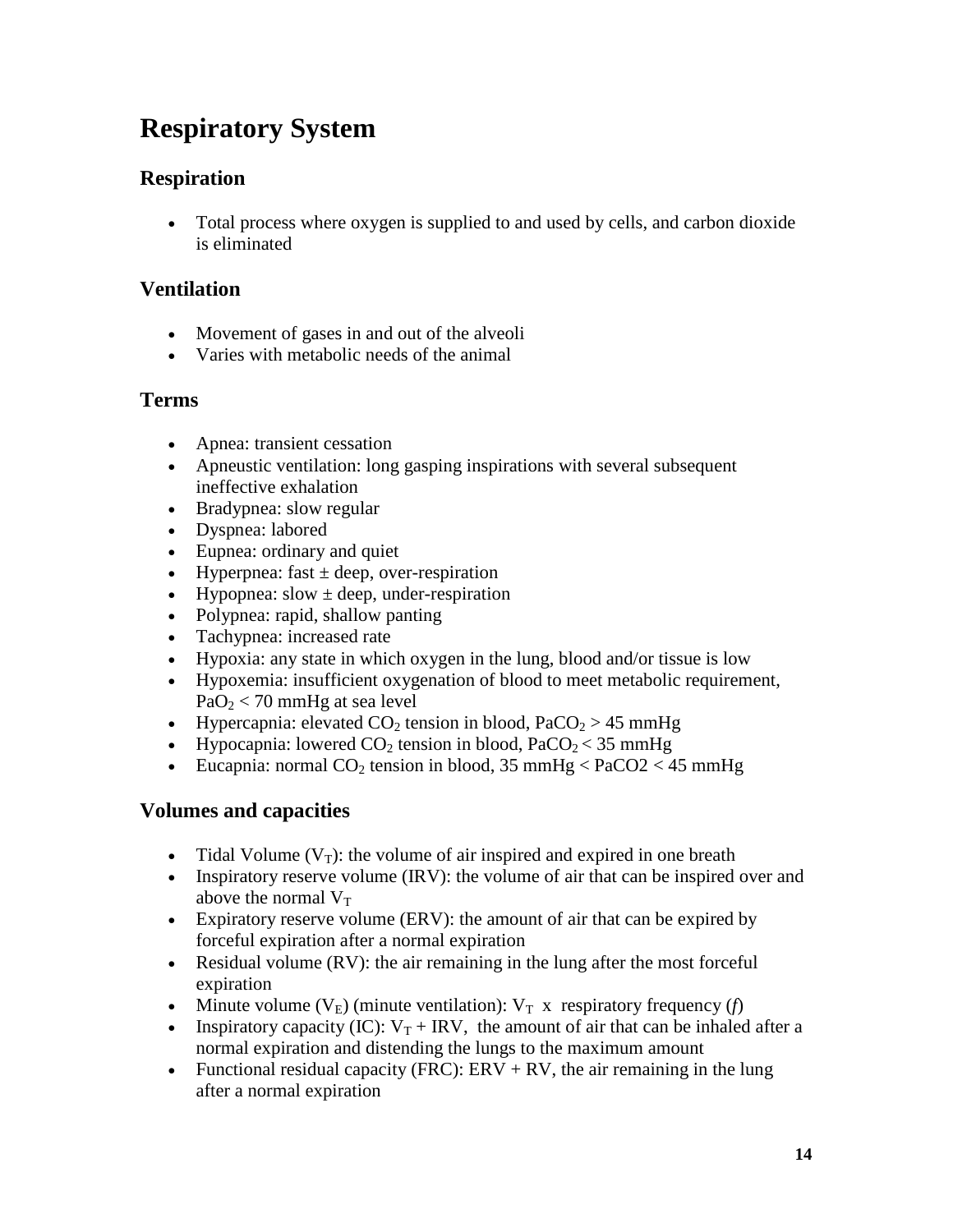- Vital capacity (VC): IRV +  $V_T$  + ERV, the maximum air expelled from the lungs after filling them to their maximum capacity, take maximum inspiration then take maximum expiration, the exhaled volume is VC
- Total lung capacity (TLC):  $VC + RV$ , the maximum volume to which the lungs can be expanded with the greatest possible inspiratory effort



## **Components of the ventilatory system:**

- neural control mechanisms
- bellows mechanism (chest wall and diaphragm)
- upper airway
- lung parenchyma

#### **Control of respiration**

• via an integrated feedback control system, and involves central respiratory centers, central and peripheral chemoreceptors, pulmonary reflexes, and nonrespiratory neural input

#### **Gas exchange**

- transfer of gases requires a pressure gradient between the atmosphere and alveoli
- modified by elasticity of lungs and chest walls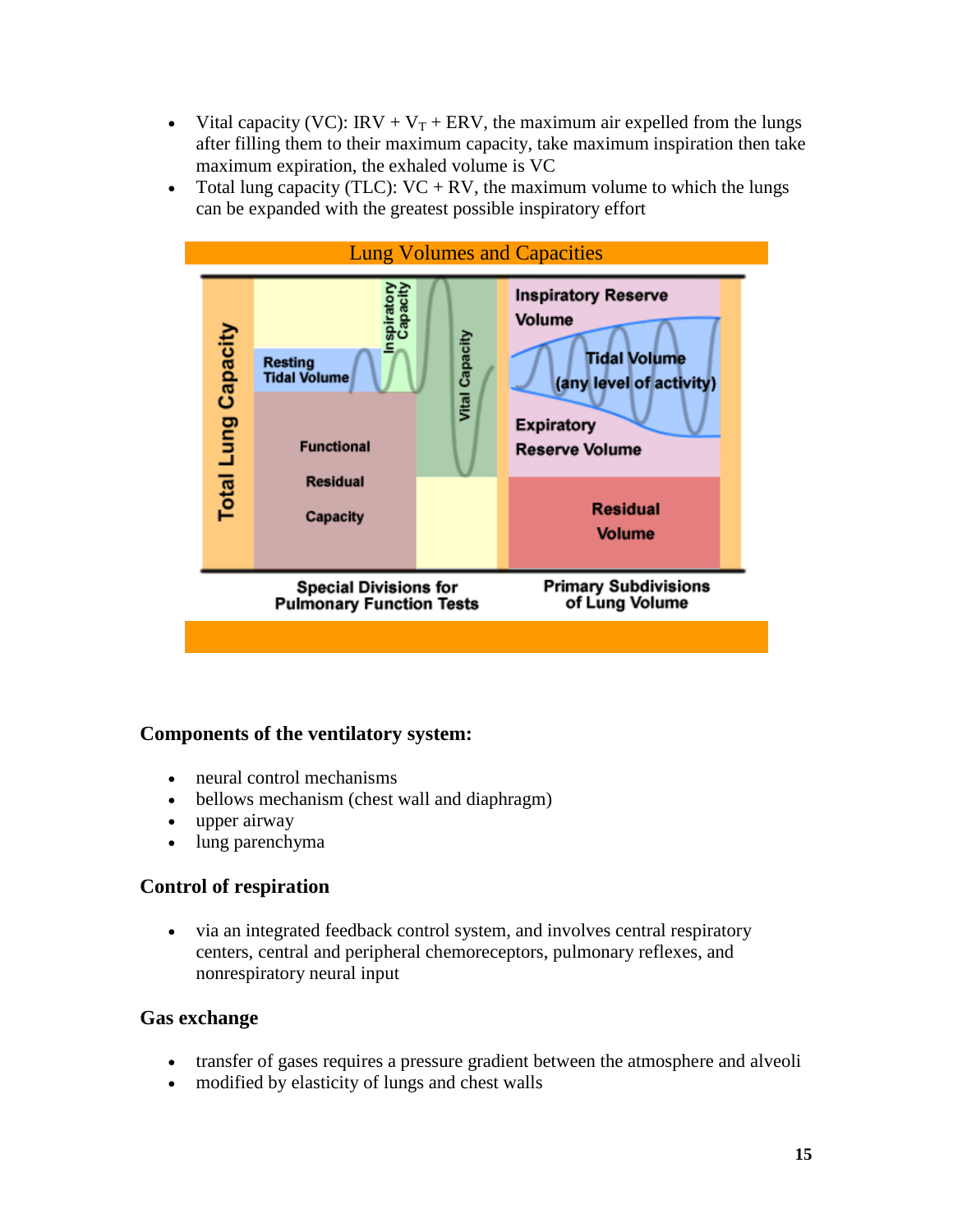- normal ventilation relies on a slight negative pressure within the alveoli during inspiration to draw air into the lungs, and a slight positive pressure within the alveoli during expiration to move air back out of the lungs
- at inspiration, thoracic wall is expanded and diaphragm contracts which leads to decrease in intrapleural pressure and increase in mouth pressure
- following inspiration, intrapleural space reduces which result in increased intrapleural pressure, and air flows reverse to the mouth
- assisted or controlled ventilation provides a positive pressure at the mouth to move air into the lungs - this positive intrapleural pressure has significant cardiovascular effects

## **Ventilation : perfusion matching**

- Matching of alveolar ventilation and capillary blood flow is influenced by gravity, and also that the pulmonary circulation is a low pressure system
- Anesthesia can cause significant abnormalities in ventilation : perfusion matching (termed V/Q mismatching)
- Relationship between alveolar ventilation, hemoglobin oxygen saturation, oxygen content, and arterial partial pressure of carbon dioxide
- Hypoxic pulmonary vasoconstriction (HPV) is a protective mechanism to preserve better V/Q matching
	- <sup>o</sup> limits blood flow to poorly ventilated regions of the lung
	- <sup>o</sup> inhalant anesthetics cause marked reduction in HPV, resulting in continued perfusion of poorly ventilated areas of the lung
	- <sup>o</sup> this results in ventilation : perfusion mismatching, which most greatly affects oxygenation

## **Carbon dioxide transport**

- $CO<sub>2</sub>$  elimination is dependent on pulmonary blood flow and alveolar ventilation
- The amount of  $CO_2$  in the body is a function of  $CO_2$  production and elimination
- $CO<sub>2</sub>$  has a diffusion coefficient 20 times that of oxygen
- There is a continuous gradient of  $CO<sub>2</sub>$  tension as  $CO<sub>2</sub>$  passes from mitochondria through the cyctoplasma, extracellular fluid, venous blood, and alveolar gas, and then by way of exhalation to the ambient air.

$$
CO_2 + H_2O \leftrightarrow H_2CO_3 \leftrightarrow H^+ + HCO_3^-
$$

- $CO<sub>2</sub>$  transport in the plasma in forms of carbamino compound carried by the plasma proteins, dissolved as  $CO<sub>2</sub>$ , and carbonic acid (H<sub>2</sub>CO<sub>3</sub>)
- The action of carbonic anhydrase of erythrocyte on plasma bicarbonate ions contributes about 70% of the  $CO<sub>2</sub>$ .
- Clinically, administration of an inhibitor of carbonic anhydrase (acetazolamide, as in most of the ophthalmologic cases), almost doubles the  $CO<sub>2</sub>$  tension in mixed venous blood and causes a state of acidosis.
- CO<sub>2</sub> transport in the red blood cell: a much large amount of  $CO_2$  combines with hemoglobin to form carbaminohemoglobin. This reaction is facilitated by the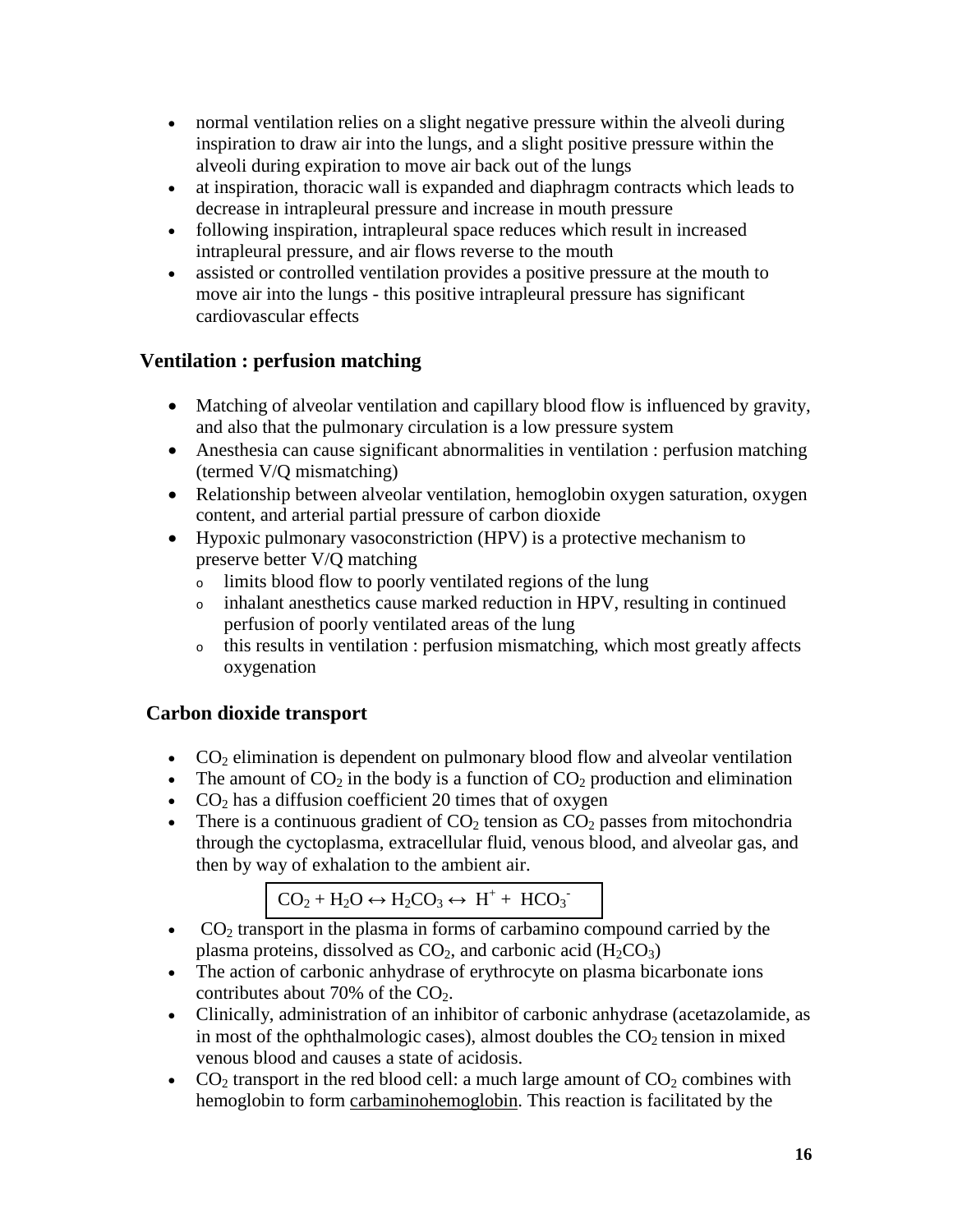release of oxygen from hemoglobin, making reduced hemoglobin a  $CO<sub>2</sub>$  carrier that is 3.5 fold more effective than oxyhemoglobin. This adds another 15-25% of  $CO<sub>2</sub>$  transport.

The carbon dioxide dissolved in plasma amount for  $5-10\%$  of  $CO<sub>2</sub>$ .

#### **Oxygen transport**

Oxygen transport is determined by:

Cardiac output (CO)

Blood oxygen content  $(CaO<sub>2</sub>)$ 

The affinity of hemoglobin for oxygen (affinity determines the position of the hemoglobin dissociative curve-see below)



The oxyhemoglobin dissociation curve:

- at complete saturation, each gram of hemoglobin caries 1.36 ml of oxygen
- normal blood contains about 15 gm of hemoglobin/dl
- anemia and reduced blood hemoglobin levels dramatically reduces the oxygen

carrying capacity of blood, even with 100% oxygen saturation

- Calculated arterial oxygen content  $(CaO<sub>2</sub>)$  allows us to know amount of oxygen in the blood.
	- o  $CaO<sub>2</sub> = (Hb x 1.39 x SaO<sub>2</sub>/100) + (PaO<sub>2</sub> x 0.003)$
	- o For example, if Hb = 15 g/dl,  $SaO_2 = 100\%$ , and  $PaO_2 = 100$  mmHg, then  $CaO<sub>2</sub> = (15 \times 1.39 \times 1) + (100 \times 0.003) = 20.85 + 0.3 = 21.15$  ml/dl
	- <sup>o</sup> At 100% saturation, each gram of hemoglobin caries 1.39 ml of oxygen and normal blood contains about 15 gm of hemoglobin/dl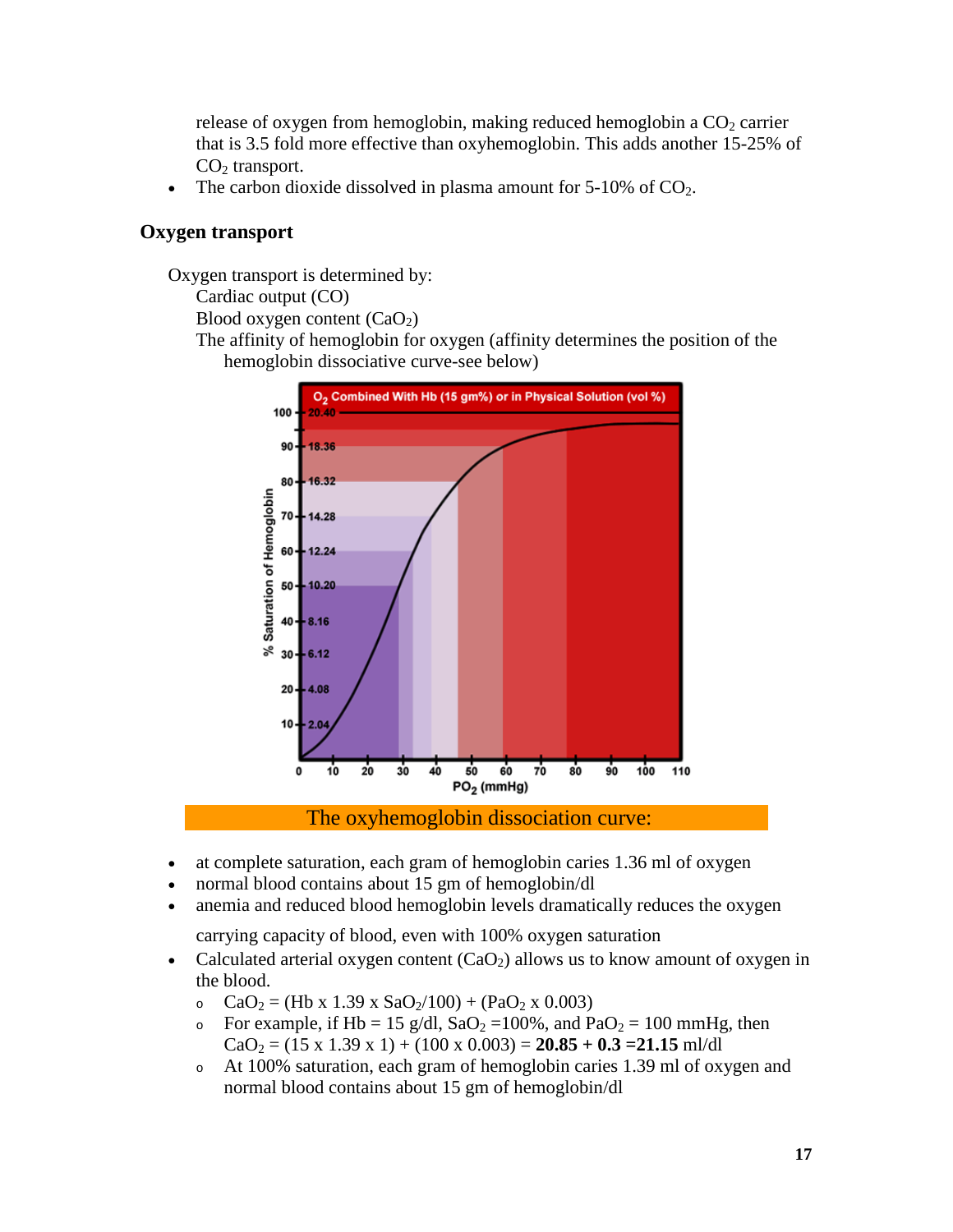- o Notice that oxygen dissociation in the plasma has little impact upon  $CaO<sub>2</sub>$ because it is only 0.3, and hemoglobin carry majority of the oxygen- 20.85
- <sup>o</sup> Majority of the oxygen are carried by hemoglobin
- <sup>o</sup> Clinically, it is better to provide hemoglobin (blood transfusion) than providing 100% oxygen to an anemic patient (see the equation)



- very little change in saturation (and oxygen content) above 70 mm Hg PO2
- marked change in saturation (and oxygen content) between 10 40 mm Hg PO2 (which is commonly found in metabolizing tissues)
- factors that affect the affinity of hemoglobin for oxygen:
	- <sup>o</sup> 2,3-DPG enhances dissociation of oxygen by competing for oxygen binding sites; decreases 2,3-DPG levels reduce the ability of hemoglobin to deliver oxygen to tissues
	- <sup>o</sup> Carbon dioxide and lactate (metabolic by products) enhances dissociation of oxygen
	- <sup>o</sup> increased temperature enhances dissociation of oxygen
- Plasma oxygen
	- $\circ$  only a small component of the total amount of oxygen carried by blood (0.3) ml/dl at 100 mm Hg PO2)
	- <sup>o</sup> high inspired oxygen contents can increase the amount of plasma oxygen modestly (1.8 ml/dl at 650 mm Hg PO2), which results in about a 10% increase in the total oxygen content of blood at normal hemoglobin levels.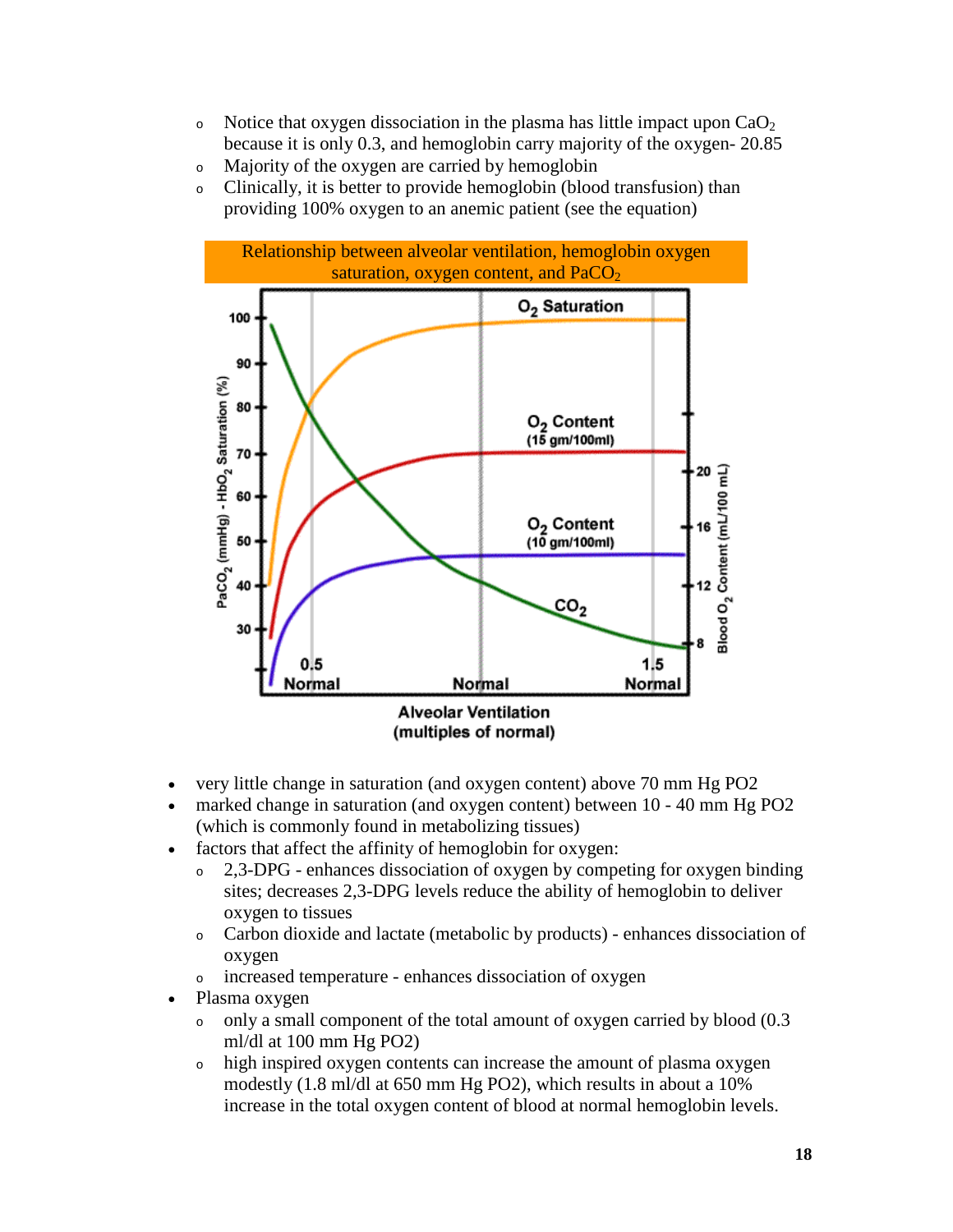<sup>o</sup> Anemia and reduced blood hemoglobin levels dramatically reduces the oxygen carrying capacity of blood, even with 100 % oxygen saturation

## **Estimation of normal PaO2 using FiO2**

- Clinically  $FiO<sub>2</sub>$  can be related to estimate  $PaO<sub>2</sub>$  as measured by the blood gas analyzer.
- If  $FiO<sub>2</sub>$  is 1.0 (inspired oxygen at 100%), normal Pa $O<sub>2</sub>$  is typically 500-600 mmHg.
- To estimate the normal  $PaO<sub>2</sub>$  at different values of  $FiO<sub>2</sub>$ , we may assume that every 10% oxygen increases 50-60 mmHg of PaO2.
- Clinical example: what will be a dog's normal  $PaO<sub>2</sub>$  in oxygen case with  $FiO<sub>2</sub>$  of 0.5 (breathing 50% oxygen) ?
- We expect the normal  $PaO<sub>2</sub>$  to be 250-300 mmHg (5 x 50-60mmHg).



#### **Anesthetic alterations of respiration**

- Altered responsiveness of central and chemical chemoreceptors in a dose dependent manner
- Reduction in external signs of impaired ventilation
- Dose dependent decrease in responsiveness to  $CO<sub>2</sub>$
- Hypoxic ventilatory drive may be abolished